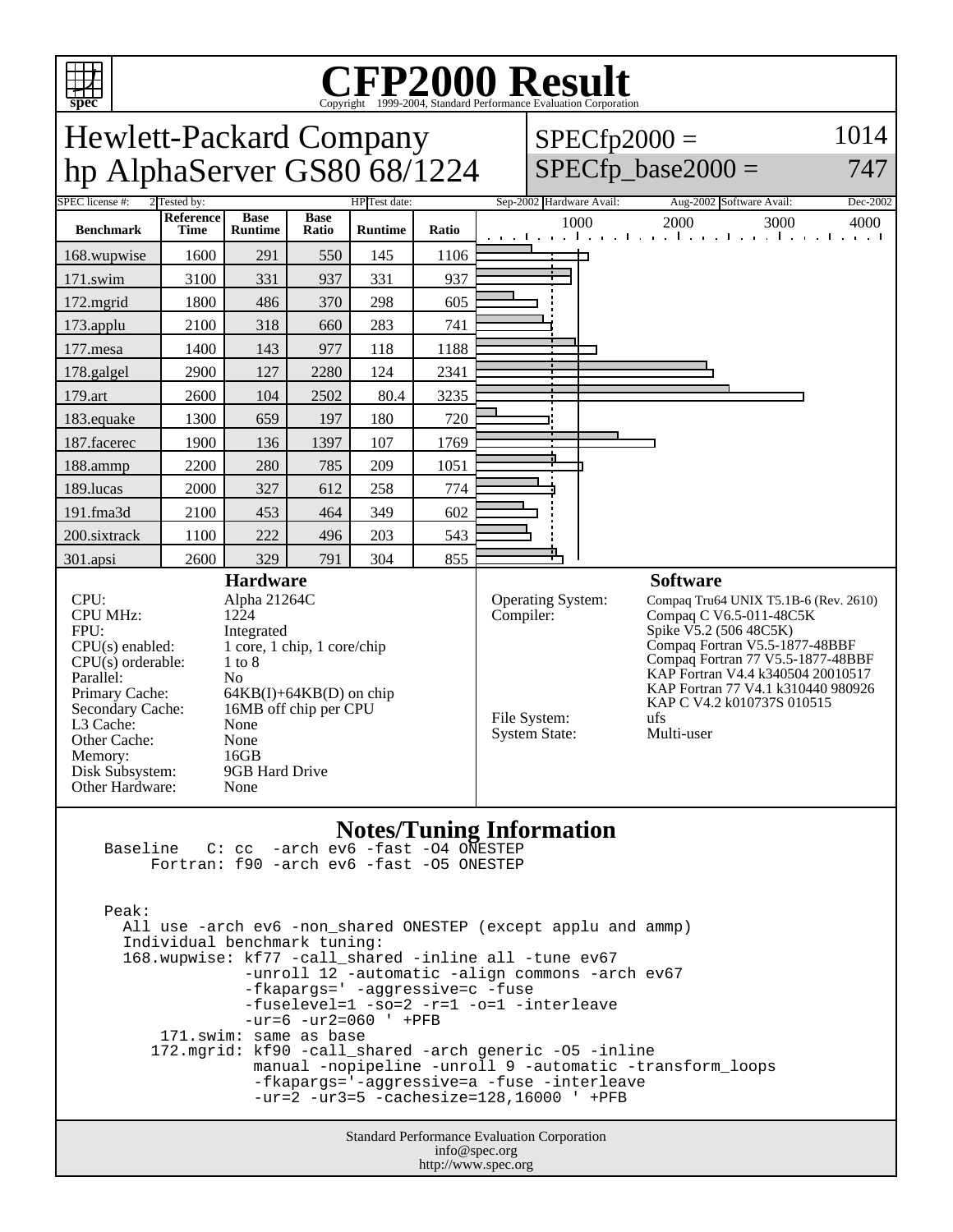

## **CFP2000 Result** Copyright 1999-2004, Standard Performance Evaluation Corporation

Hewlett-Packard Company hp AlphaServer GS80 68/1224  $SPECfp2000 =$ 

 $SPECfp\_base2000 =$ 

1014

747

## Standard Performance Evaluation Corporation info@spec.org SPEC license #: 2 Tested by: HP Test date: Sep-2002 Hardware Avail: Aug-2002 Software Avail: Dec-2002 **Notes/Tuning Information (Continued)** 173.applu: kf90 -O5 -transform\_loops -fkapargs=' -o=0 -nointerleave -ur=14 -ur2=260 -ur3=18' +PFB 177.mesa: kcc -fast -O4 +CFB +IFB 178.galgel: f90 -O5 -fast -unroll 5 -automatic 179.art: kcc -assume whole\_program -ldensemalloc -call\_shared -assume restricted\_pointers -unroll 16 -inline none -ckapargs=' -fuse -fuselevel=1 -ur=3' +PFB 183.equake: cc -call\_shared -arch generic -fast -O4 -ldensemalloc -assume restricted\_pointers -inline speed -unroll 13 -xtaso\_short +PFB 187.facerec: f90 -O4 -nopipeline -inline all -non\_shared -speculate all -unroll 7 -automatic -assume accuracy\_sensitive -math\_library fast +IFB 188.ammp: cc -arch host -O4 -ifo -assume nomath\_errno -assume trusted\_short\_alignment -fp\_reorder -readonly\_strings -ldensemalloc -xtaso\_short -assume restricted\_pointers -unroll 9 -inline speed +CFB +IFB +PFB 189.lucas: kf90 -O5 -fkapargs='-ur=1' +PFB 191.fma3d: kf90 -O4 -transform\_loops -fkapargs='-cachesize=128,16000' +PFB 200.sixtrack: f90 -fast -O5 -assume accuracy\_sensitive -notransform\_loops +PFB 301.apsi: kf90 -O5 -inline none -call\_shared -speculate all -align commons -fkapargs=' -aggressive=ab -tune=ev5 -fuse -ur=1 -ur2=60 -ur3=20 -cachesize=128,16000' Most benchmarks are built using one or more types of profile-driven feedback. The types used are designated by abbreviations in the notes: +CFB: Code generation is optimized by the compiler, using feedback from a training run. These commands are done before the first compile (in phase "fdo\_pre0"): mkdir /tmp/pp rm -f /tmp/pp/\${baseexe}\* and these flags are added to the first and second compiles: PASS1\_CFLAGS = -prof\_gen\_noopt -prof\_dir /tmp/pp PASS2\_CFLAGS = -prof\_use -prof\_dir /tmp/pp (Peak builds use /tmp/pp above; base builds use /tmp/pb.) +IFB: Icache usage is improved by the post-link-time optimizer Spike, using feedback from a training run. These commands are used (in phase "fdo\_postN"): mv \${baseexe} oldexe spike oldexe -feedback oldexe -o \${baseexe} +PFB: Prefetches are improved by the post-link-time optimizer

http://www.spec.org